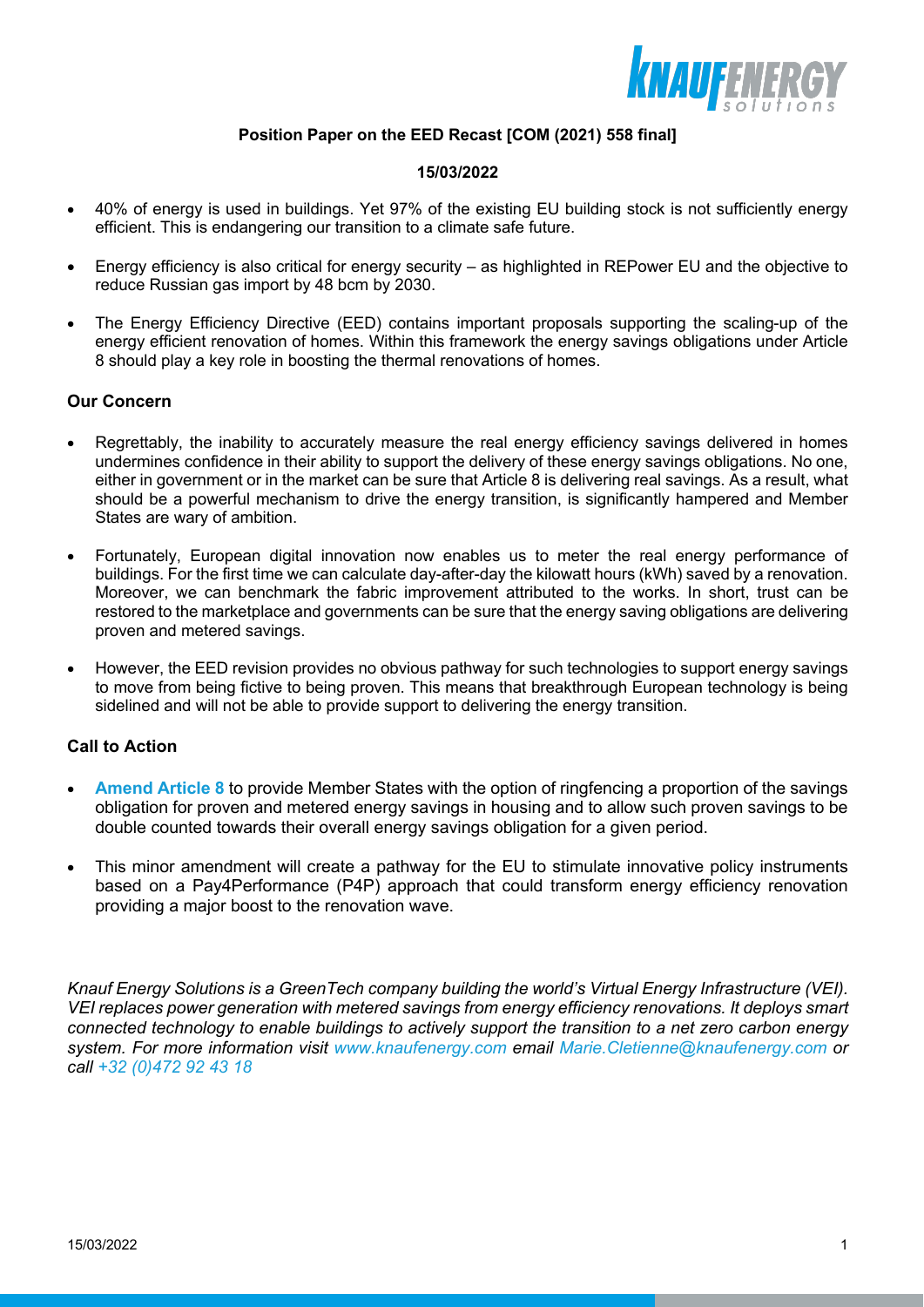

| <b>Article 8 Energy savings obligation</b>                                                                                                                                      | Article 8 (new) Energy savings obligation                                                                                                                                                                                                                                                                                                                                                                                                                                                                    |
|---------------------------------------------------------------------------------------------------------------------------------------------------------------------------------|--------------------------------------------------------------------------------------------------------------------------------------------------------------------------------------------------------------------------------------------------------------------------------------------------------------------------------------------------------------------------------------------------------------------------------------------------------------------------------------------------------------|
| 1. Member States shall achieve cumulative end-                                                                                                                                  | 1. Member States shall achieve cumulative end-                                                                                                                                                                                                                                                                                                                                                                                                                                                               |
| use energy savings at least equivalent to:                                                                                                                                      | use energy savings at least equivalent to:                                                                                                                                                                                                                                                                                                                                                                                                                                                                   |
| (a) new savings each year from 1 January 2014                                                                                                                                   | (a) new savings each year from 1 January 2014                                                                                                                                                                                                                                                                                                                                                                                                                                                                |
| to 31 December 2020 of 1,5 % of annual energy                                                                                                                                   | to 31 December 2020 of 1,5 % of annual energy                                                                                                                                                                                                                                                                                                                                                                                                                                                                |
| sales to final customers by volume, averaged                                                                                                                                    | sales to final customers by volume, averaged                                                                                                                                                                                                                                                                                                                                                                                                                                                                 |
| over the most recent three-year period prior to 1                                                                                                                               | over the most recent three-year period prior to 1                                                                                                                                                                                                                                                                                                                                                                                                                                                            |
| January 2013. Sales of energy, by volume, used                                                                                                                                  | January 2013. Sales of energy, by volume, used                                                                                                                                                                                                                                                                                                                                                                                                                                                               |
| in transport may be excluded, in whole or in part,                                                                                                                              | in transport may be excluded, in whole or in part,                                                                                                                                                                                                                                                                                                                                                                                                                                                           |
| from that calculation;                                                                                                                                                          | from that calculation;                                                                                                                                                                                                                                                                                                                                                                                                                                                                                       |
| (b) new savings each year from 1 January 2021                                                                                                                                   | (b) new savings each year from 1 January 2021                                                                                                                                                                                                                                                                                                                                                                                                                                                                |
| to 31 December 2023 of 0,8 % of annual final                                                                                                                                    | to 31 December 2023 of 0,8 % of annual final                                                                                                                                                                                                                                                                                                                                                                                                                                                                 |
| energy consumption, averaged over the most                                                                                                                                      | energy consumption, averaged over the most                                                                                                                                                                                                                                                                                                                                                                                                                                                                   |
| recent three year period prior to 1 January 2019.                                                                                                                               | recent three year period prior to 1 January 2019.                                                                                                                                                                                                                                                                                                                                                                                                                                                            |
| By way of derogation from that requirement,                                                                                                                                     | By way of derogation from that requirement,                                                                                                                                                                                                                                                                                                                                                                                                                                                                  |
| Cyprus and Malta shall achieve new savings                                                                                                                                      | Cyprus and Malta shall achieve new savings                                                                                                                                                                                                                                                                                                                                                                                                                                                                   |
| each year from 1 January 2021 to 31 December                                                                                                                                    | each year from 1 January 2021 to 31 December                                                                                                                                                                                                                                                                                                                                                                                                                                                                 |
| 2023 equivalent to 0,24 % of annual final energy                                                                                                                                | 2023 equivalent to 0,24 % of annual final energy                                                                                                                                                                                                                                                                                                                                                                                                                                                             |
| consumption, averaged over the most recent                                                                                                                                      | consumption, averaged over the most recent                                                                                                                                                                                                                                                                                                                                                                                                                                                                   |
| three-year period prior to 1 January 2019.                                                                                                                                      | three-year period prior to 1 January 2019.                                                                                                                                                                                                                                                                                                                                                                                                                                                                   |
| (c) new savings each year from 1 January 2024<br>to 31 December 2030 of 1,5 % of annual final<br>energy consumption, averaged over the three-<br>year period prior to 1 January | (c) new savings each year from 1 January 2024<br>to 31 December 2030 of 1,5 % of annual final<br>energy consumption, averaged over the three-<br>year period prior to 1 January. By derogation<br>Member States may double count savings, up<br>to a maximum of a third of the total savings<br>commitment for any given period, where such<br>savings take place in housing and are based<br>on digital energy efficiency metering<br>technologies that have been certified at the<br>EU or national level. |

**Justification** 

- The European Renovation Wave Communication [SWD (2020) 550 final] explicitly committed (Page 16, paragraph 4) to "...establish a trusted scheme for certifying energy efficiency meters in buildings that can measure actual energy performance improvements."
- It also recognised (Page 12, paragraph 1) that "... Member States can reduce risk perception and scale up market incentives, such as energy-saving tariffs, pay-per-performance public support schemes and energy-saving tenders to attract private intermediaries and aggregators."
- The emergence of cost effective and scalable energy efficiency metering technologies can provide highly accurate information on the actual energy efficiency savings delivered by a retrofit.
- Highly accurate digital energy efficiency meters are the foundation for creating a Pay4Performance (P4P) approach and moving away from compensating tick box measures.